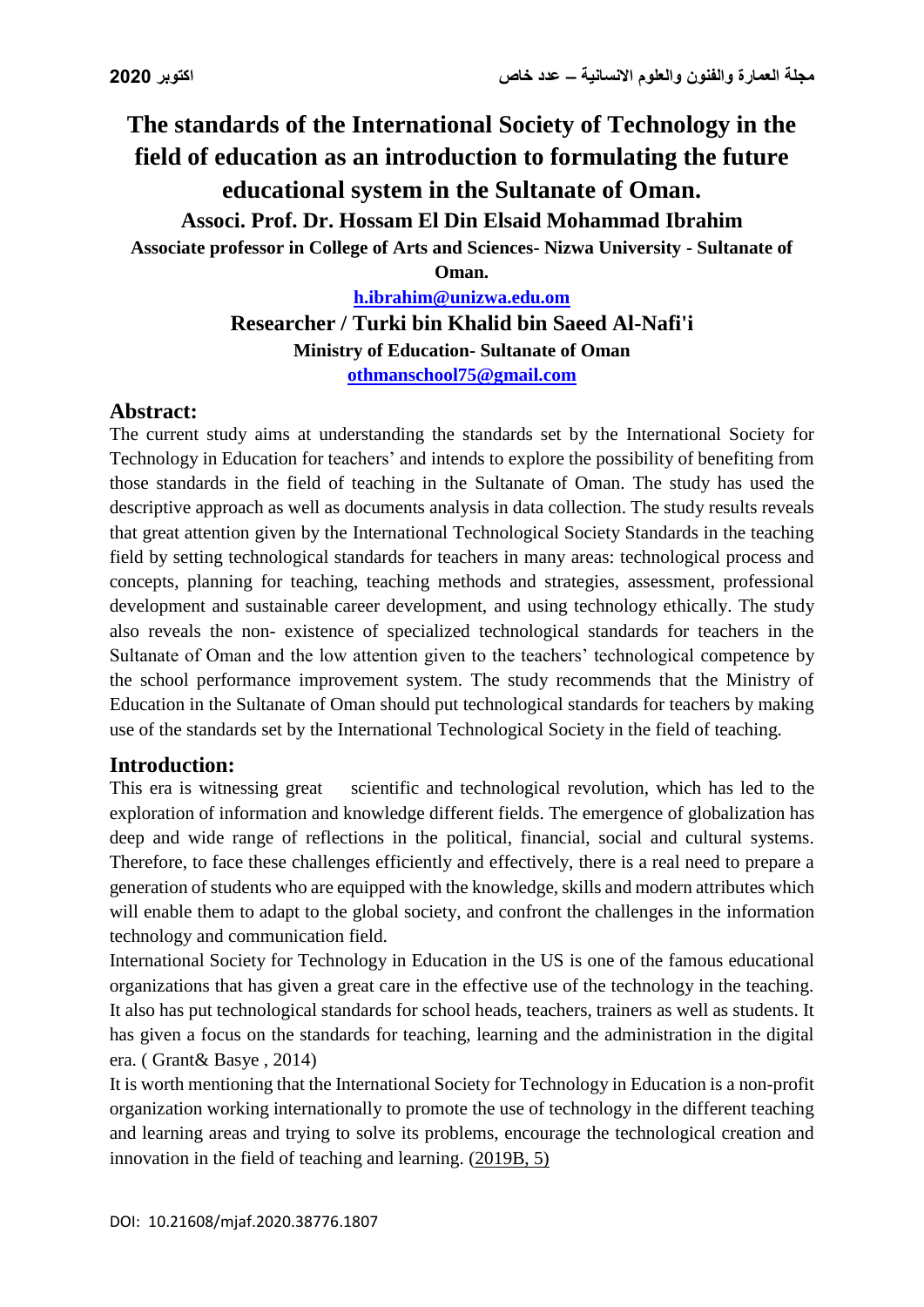The society also provides room for constructive collaboration and the effective communication with all who are taking part in the teaching field or those who are interested in such an area at both national and international levels. This effort aims to promote life-long learning and sustainable development and establish use of technology in the teaching and learning fields to cope with the development, changes and challenges of this era. ( Poth, 2019, 124-125).

The International Society for Technology in Education has covered various areas in the teaching field. As for the school administration, it has two publications: the first was in 2002 and the second was in 2009, which sets of five standards for the school administrations. These standards are wise leadership, digital era learning culture, excellences in the career performing, the organized improvement and development and the digital citizenship. (International Society for Technology in Education, 2009, 1-2)

In the teachers' field, the society has five publications in 1993, 1997, 2000, 2008 and 2017. The latest publication includes seven standards. The first standard is the learning teacher who develops his practices by learning from and with the others whereas the second standard is related to the leading teacher who provides leadership opportunities for students and their success. The third standard focuses on the citizen teacher who inspires the students for positive cooperation and collaboration in the digital era. The cooperative teacher is the fourth standard, which focuses the cooperation with the colleagues and the students to improve the practices and solve problems. Standard five is about being a designing teacher who designs activities that are led by the learners. The facilitative teacher is the sixth standard, which gives the teacher the role of facilitating learning by using technology to support students' achievements. The seventh standard is the analytical teacher who uses the information and the data to direct and assist the learners in achieving their leaning goals and fulfil their miscellaneous needs. (International Society for Technology in Education, 2017, 4-5)

In the trainers' area, the International Society for Technology in Education has put six technological standards for schools. They are the wise leadership, career development and program evaluation, environmental digital learning era, teaching, learning and assessment, digital citizenship and professional development and informational content. (Ehsanipour& Zaccarelli, 2017, 12)

In relation to students, the International Society for Technology in Education has three publications in 1998, in 2007 and in 2016. The latest publication sets forth seven standards: the delegated learner, digital citizen, knowledge producer, innovative designer, computer thinker, innovative communicator and the universal learner.

(International Society for Technology in Education A,  $2016,4-5$ )

In the Sultanate of Oman, the Ministry of Education has set its standards for the teaching learning process through the the school performance improvement system in three different fields. The first field is the learning and this has three standards: students' acquisition of knowledge and new skills, the implementation of knowledge and the acquired skills by the student, and the third is related acquiring positive values. The second field is the teaching, which consists of five standards. These standards are the quality of teaching and learning in each school subject, fulfilling all students' special learning needs, effective assessment methods and its encouragement to the students' learning, staff self-assessment and the effectiveness of the senior teacher as a resident supervisor.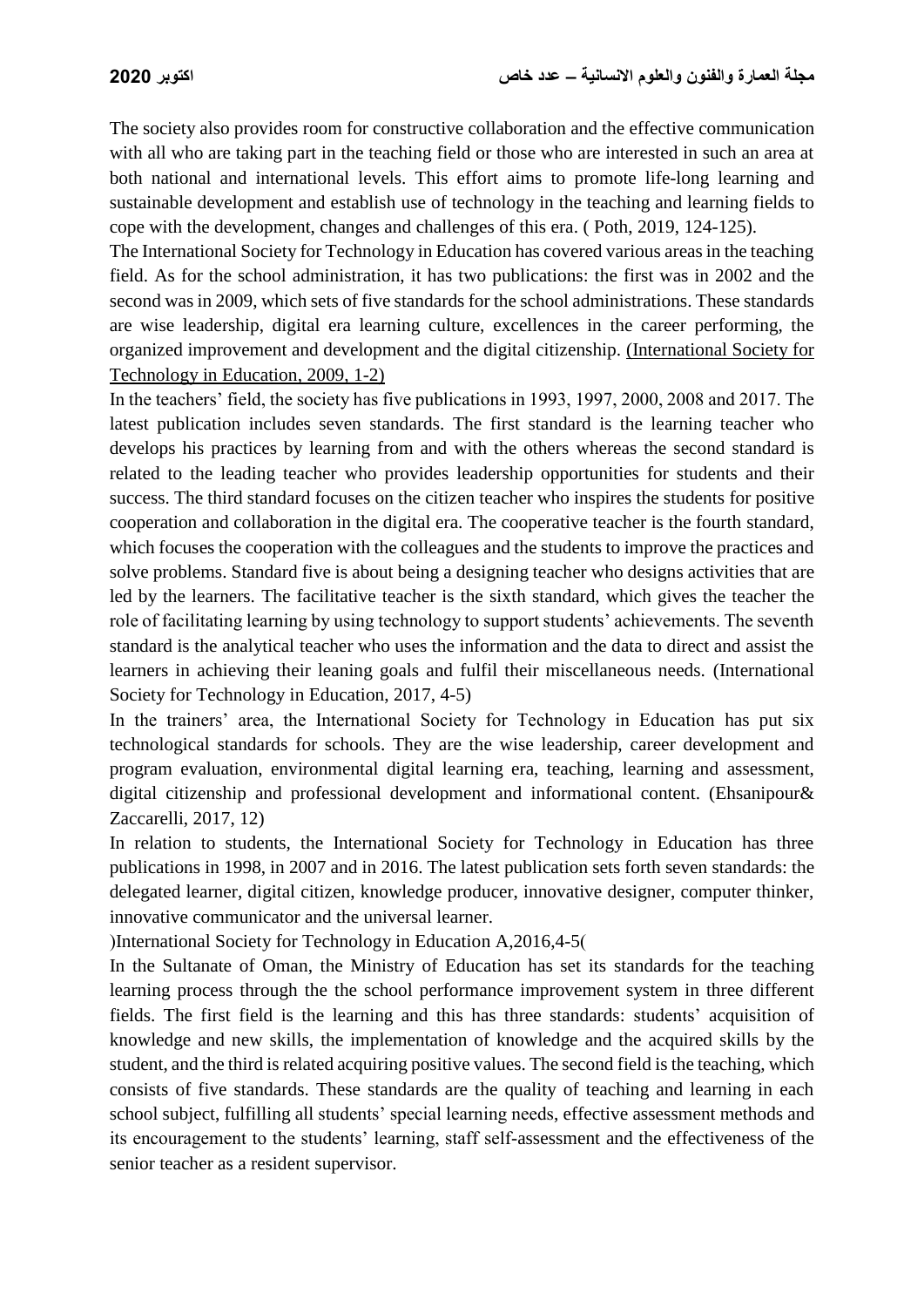The third field is the school administration and this field includes eight standards. These are activating the school planning, organizing the administrative work, supervision and assessment of the learning and teaching processes, students' retention, strengthen the relationship with the parents and the local social institutions, self-improvement of school administration, developing organizational values and the effective utilization of the human resources at the school.

## **Research Statement:**

The Ministry of Education in the Sultanate of Oman has created standards for the teaching and learning through the system of school performance improvement in three different fields: learning, teaching and the school administration. An analysis of these standards shows that there are not any separate standards or indicators for the use of technology in the teaching field. Therefore, these standards are to be updated, with the inclusion of technology in the teachinglearning process, by making use of the standards proposed by the International Society for Technology in Education to cope with the current trends and development globally. Based on this, **I state the following research questions:**

- 1. What are the International Society for Technology in Education standards?
- 2. What are the efforts by the Sultanate of Oman in improving teaching quality standards?
- 3. What benefits the Sultanate of Oman derive from the standards set by International Society for Technology in Education?

# **Research Aims**

## **The study aims at the following:**

- **1.** Recognizing the standards of the International Society for Technology in Education.
- **2.** Exploring the efforts by the Sultanate of Oman setting teaching quality standards.
- **3.** Identifying beneficial areas from The International Society for Technology for the field of education in the Sultanate of Oman.

#### **The Significance of the study:**

The importance of this study lies in the fact that it could help the school administration, teachers, students and trainers in understanding the standards of the International Society for Technology in Education and they can benefit from them in improving the learning process in Oman. In addition to that, the authorities in the Ministry of Education and the Directorate of the Education in the different governorate draw on these findings in improving the teaching quality standards in the Sultanate of Oman and initiate steps to incorporate the use of technology more widely teaching or even by building technological standards for the teaching system.

## **The Study Population:**

#### **The study population is as the following:**

#### **1. Topic Boundaries:**

It is limited to standards of The International Society for Technology in Education for the school heads, teachers, students and trainers. In addition to that, it is also limited to the Sultanate's efforts in improving the teaching quality standards.

#### **2. Place Boundaries:**

It is limited to The International Society for Technology in Education in United States of America and the Sultanate of Oman.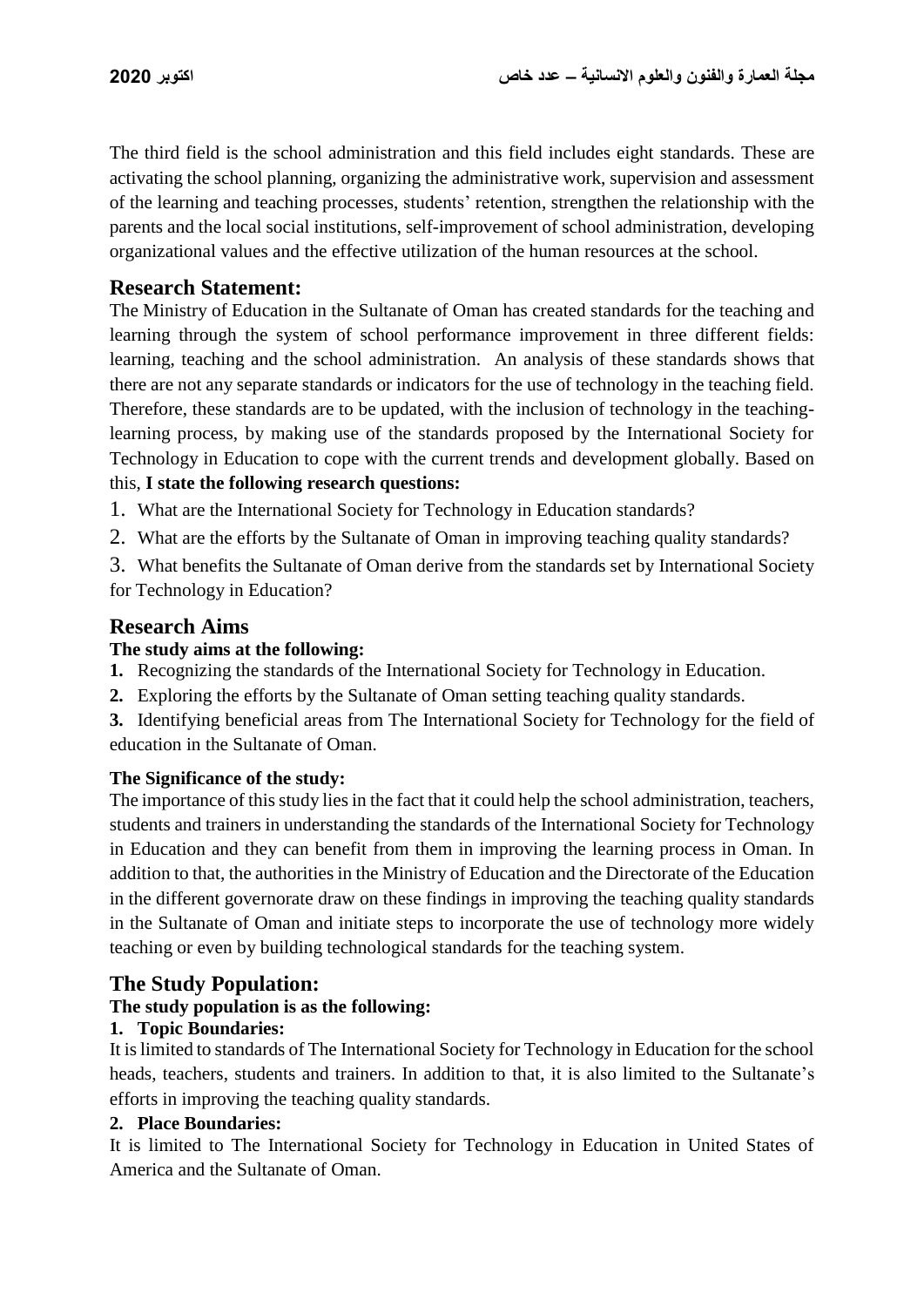## **3. Human Boundaries:**

In terms of human resource, it focuses on school administration, teachers, students and trainers.

## **4. Time Boundaries:**

The study was conducted in the second semester of the scholastic year 2019-2020.

# **Definitions:**

## 1. **The International Society for Technology in Education Standards**

They refer to the level of standards in the technological performance, which were established by the International Society for Technology in Education in the United States of America in the fields of school administrations, teachers, students, and trainers. These standards have focused on the teaching, learning and the digital era management including the changes and variations. (Ayad,2017,108 )

## 2. **The International Society for Technology in Education:**

The International Society for Technology in Education is considered as one of societies that provides excellent services in the teaching and technology fields in the United States of America. It was founded in 1979 in Washington and it has branches in Eugene in Oregon State and in Alexandria in Virginia State. It has more than 100 thousand members from the teaching staff, school administration, decision makers, journal specialists, librarians, and technology coordinators in more than 80 countries worldwide. The society aims to improve the teaching and learning process by efficient technology use. (International Society for Technology in Education, 2012, 2)

# **Study Results:**

The results of the study reveals that:

There is absence of any independent standard or indicator for the utilization of technology.

In the teaching standard, which includes the teaching and learning quality in each teaching subject, there is just an indication referring to the use of technology as "using the learning resource center".

In the school administration standard that consists of the assessment and the supervision of the teaching and learning processes, there is a clear indication to the use of technology as "the utilization of the modern technology by the school administration".

# **Utilization of the standards of the International Society for Technology in Education in the teaching field in the Sultanate of Oman.**

The Ministry of Education in the Sultanate of Oman has improved the quality standards in the learning and teaching process through the School Performance Improvement System by merging some of the standards of the society in the teaching field in a way that helps the development of these attributes set by the society for the education system in the Sultanate.

The Specialized Training Centre at the Ministry level, the training centers at the Directorate General in the Governorates and the Professional Development Programs have considered The International Society for Technology standards in the Teaching field as a crucial training area for all participants in the teaching-learning process planning, implementation and evaluation.

- The attention that the teacher training programs have given to the standards of the International Society for Technology in Education in the various teaching-learning fields.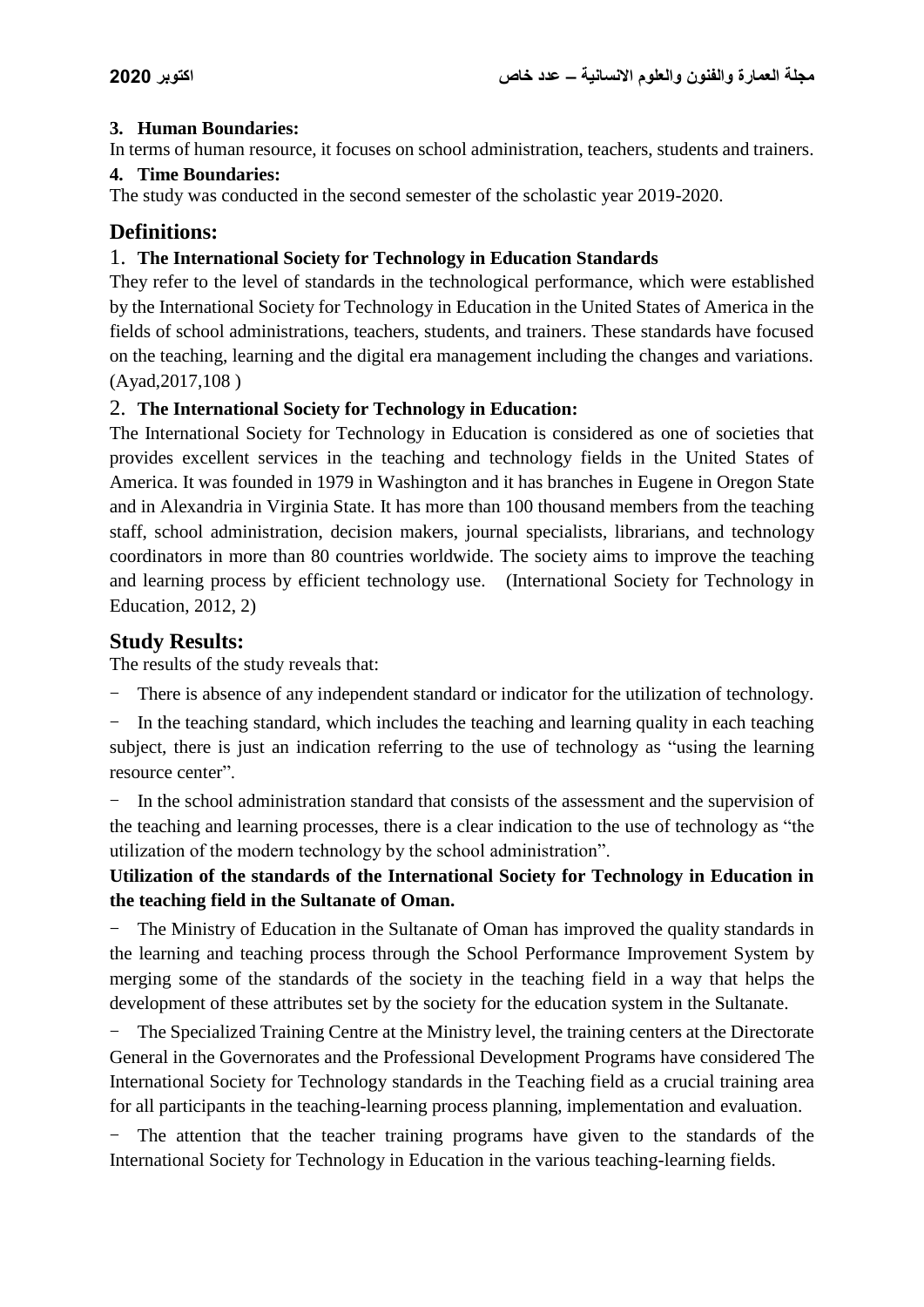- The inclusion of the standards of the International Society for Technology in the job description and responsibilities and, performance evaluation forms. They are also included in the supervisory forms of the school administration, teachers and trainers.

## **References:**

#### **Arabic Sources:**

**1.** Ministry of Education in the Sultanate of Oman (2009). Reference for the school performance improvement system. Muscat: Directorate General of the Human Resources.

#### **Foreign References:**

1. Grant, P.; Basye, D.( 2014). Personalized Learning: A Guide For Engaging Student With Technology, Washington: International Society for Technology in Education.

2. International Society for Technology in Education.(2019B). Planning for ISTE19: School and district resource, Philadelphia.

**3.** Poth, R.(2019). Connecting Technology and Pedagogy, *Journal of Digital* Learning in Teacher Education, 35(3), 124-125.

**4.** International Society for Technology in Education (2009). ISTE Standards Administrators. Washington.

**5.** International Society for Technology in Education.(2017). ISTE Standards for Educators: A Guide for Teachers and Other Professionals, Washington.

**6.** Ehsanipour,T.; Zaccarelli, F.(2017). Exploring Coaching for Powerful Technology Use in Education, Stanford University: Center to Support Excellence in Teaching.

**7.** International Society for Technology in Education.(2016A). ISTE Standards For Students, Washington.

**8.** Peters, Laurence.(2009). *Global Education : Using Technology to Bring the World to Your Students*,Washington: International Society for Technology in Education.

**9.** Lerman,James ; Hicks,Ronique.(2010). Retool Your School : The Educator's Essential Guide to Google's Free Power Apps,Washington: International Society for Technology in Education.

**10.** O'Neal, Chris.(2012). *Data-Driven Decision Making : A Handbook for School Leaders*,Washington: International Society for Technology in Education.

**11.** International Society for Technology in Education.(2017). ISTE Standards for Educators: A Guide for Teachers and Other Professionals, Washington.

**12.** International Society for Technology in Education.( 2011A). ISTE Standards Coaches, Washington

**13.** International Society for Technology in Education.( 2019A). What Are ISTE Standards, Washington.

14. Morphew, V.N. .(2012). Constructivist Approach to the NETS for Teachers, Washington: International Society for Technology in Education.

15. Solar, Mauricio; Sabattin, Jorge ; Parada, Victor.(2013Maturity Model for Assessing the Use of ICT in School Education, Technology & Society, 16 (1), 206–218.

16. Esplin,Nathan L. (2017).*Utah Elementary School Principals' Preparation as Technology Leaders*, Un published Doctoral Dissertation, Utah State University, USA.